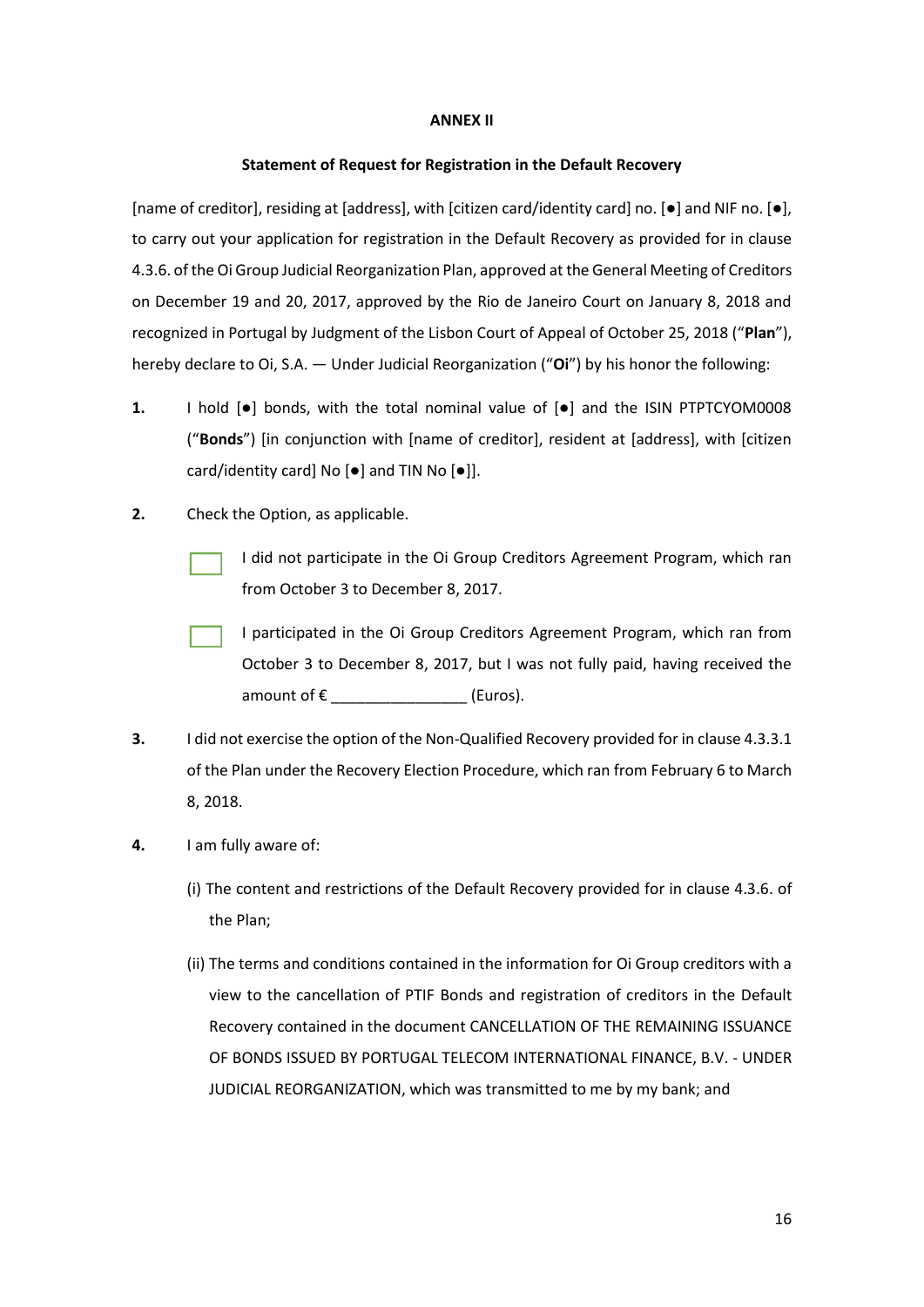- (iii) The terms and conditions contained in the Instructions to Financial Intermediaries sent by Oi to Interbolsa – Sociedade Gestora de Sistemas de Liquidação e de Sistemas Centralizados de Valores Mobiliários, S.A. and shared.
- **5.** I understand that Oi will proceed with my registration in the creditors' register/registration in the Default Recovery and that it is my responsibility to update the personal data contained in that register, so I have the burden of reporting to Oi any changes to my personal data (ex: address, number of contact, IBAN number) and transmission and change in the situation of the encumbrances or charges so that Oi can update the registration, as well as always send correct, complete and updated information regarding the ownership of the Bonds.
- **6.** I was aware of the personal data processing policy available on Oi's website [\(www.oi.com.br/ri\)](file:///C:/Users/oi321374/AppData/Local/Microsoft/Windows/INetCache/Content.Outlook/D6ODSXYJ/www.oi.com.br/ri) and on the Judicial Reorganization website [\(www.recjud.com.br\)](http://www.recjud.com.br/), as well as the Important Notices on pages 10 and 11 of the document CANCELLATION OF THE REMAINING ISSUANCE OF THE BONDS ISSUED BY PORTUGAL TELECOM INTERNATIONAL FINANCE, B.V. - UNDER JUDICIAL REORGANIZATION, which was transmitted to me by my bank;
- **7.** I understand that Oi is not obliged to make payments unless to the registered/registered holder of the bonds and that the registration of encumbrances and charges is only used to provide information, and Oi is not responsible for any payments due by creditors to the holders of the encumbrances and charges.
- **8.** I am aware of the procedure for the assignment of my credits to third parties, if I intend to do so and that any transfer of credits without notification to Oi, the Judicial Administrator and the Judicial Reorganization Court (under clause 13.8 of the Plan) is ineffective in relation to this.

In order to process and register the Default Recovery registration/register, the completed Registration Form, as well as the other documentation, is attached.

[location], [date]